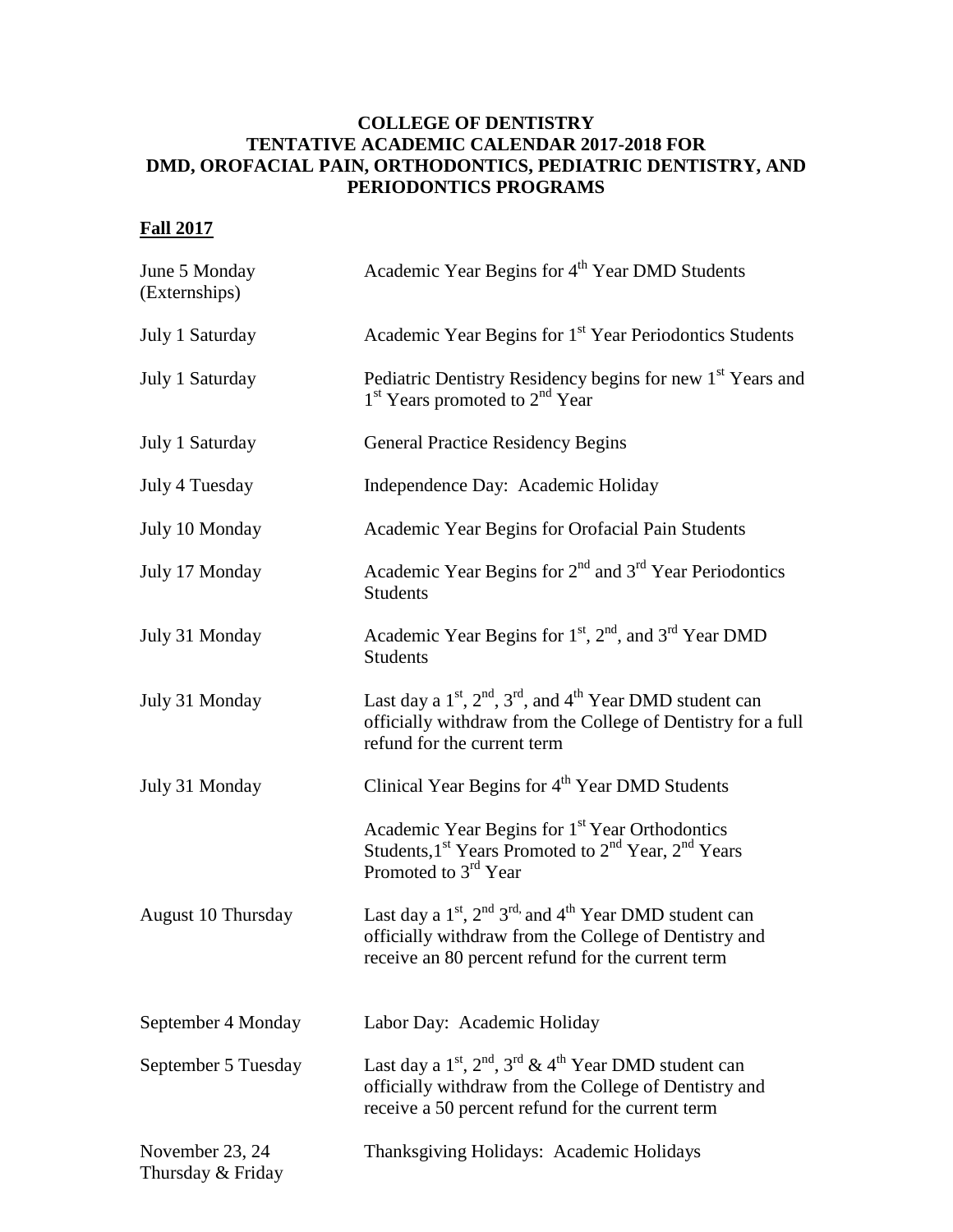| December (TBD)                 | Winter Break Begins for 2 <sup>ND</sup> Year Pediatric Dental<br>Residents                                                                                                                  |
|--------------------------------|---------------------------------------------------------------------------------------------------------------------------------------------------------------------------------------------|
| December (TBD)                 | Winter Break Begins After Last Class or Clinic for DMD,<br>Orthodontics, and Periodontics Students                                                                                          |
| <b>Spring 2018</b>             |                                                                                                                                                                                             |
| January 2 Tuesday              | Classes/Clinics Resume for All Students/Residents: DMD,<br>Orofacial Pain, *Pediatric Dentistry*, Orthodontics, and<br>Periodontics                                                         |
| January 2 Tuesday              | Last day a $1^{st}$ , $2^{nd}$ , $3^{rd}$ , and $4^{th}$ year DMD student can<br>officially withdraw from the College of Dentistry for a full<br>refund for the current term                |
| January 8 Monday               | Last day a $1^{st}$ , $2^{nd}$ , $3^{rd}$ , and $4^{th}$ year DMD student can<br>officially withdraw from the College of Dentistry and<br>receive an 80 percent refund for the current term |
| January 15 Monday              | Martin Luther King, Jr. Birthday Observed: Academic<br>Holiday                                                                                                                              |
| January 26 Friday              | Last day a DMD student can officially withdraw from the<br>College of Dentistry and receive a 50 percent refund for the<br>current term                                                     |
| April (TBD)<br><b>Students</b> | Spring Break for DMD, Orthodontics, and Periodontics                                                                                                                                        |
| (TBD)                          | Spring Break for Orofacial Pain Students (National<br>Conference)                                                                                                                           |
| May 4 Friday                   | Academic Year Ends for Graduating DMD Students                                                                                                                                              |
| May 6 Sunday                   | <b>University Commencement</b><br>College of Dentistry Hooding Ceremony                                                                                                                     |
| May 25 Friday                  | Academic Year Ends for 3 <sup>rd</sup> Year Graduating Orthodontics<br><b>Students</b>                                                                                                      |
| May 28 Monday                  | Memorial Day: Academic Holiday                                                                                                                                                              |
| June 8 Friday                  | Academic Year Ends for 3 <sup>rd</sup> Year DMD Students                                                                                                                                    |
| June 15 Friday                 | Academic Year Ends for 2 <sup>nd</sup> Year DMD Students                                                                                                                                    |
| June $18 -$ July 2             | Break for 1 <sup>st</sup> and 2 <sup>nd</sup> Year Orthodontics Students                                                                                                                    |